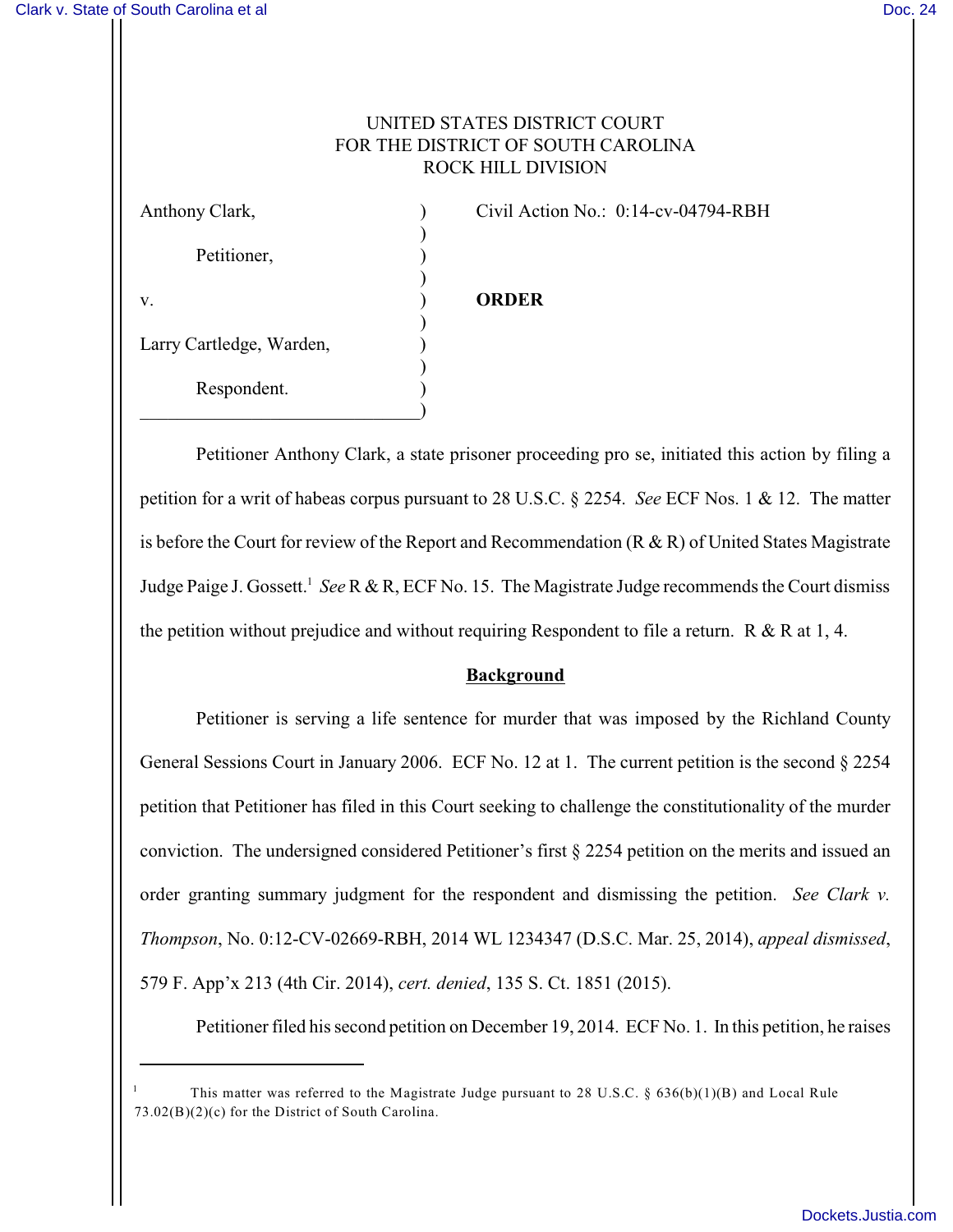claims of actual innocence, trial court error, and ineffective assistance of trial counsel. ECF No. 12 at 5-11. Nowhere in his petition does Petitioner indicate he obtained pre-filing authorization from the United States Court of Appeals for the Fourth Circuit before filing his second § 2254 petition. After examining the petition, the Magistrate Judge issued an R & R recommending the Court dismiss the petition as successive because Petitioner never sought permission from the Fourth Circuit. R & R at 3-4. Petitioner filed timely objections to the R & R.<sup>2</sup> See Pet.'s Objs., ECF No. 21.

#### **Standard of Review**

The Magistrate Judge makes only a recommendation to the Court. The Magistrate Judge's recommendation has no presumptive weight, and the responsibility to make a final determination remains with the Court. *Mathews v. Weber*, 423 U.S. 261, 270-71 (1976). The Court must conduct a de novo review of those portions of the R & R to which specific objections are made, and it may accept, reject, or modify, in whole or in part, the recommendation of the Magistrate Judge or recommit the matter with instructions. 28 U.S.C.  $\S 636(b)(1)$ .

The Court must engage in a de novo review of every portion of the Magistrate Judge's report to which objections have been filed. *Id.* However, the Court need not conduct a de novo review when a party makes only "general and conclusory objections that do not direct the [C]ourt to a specific error in the [M]agistrate [Judge]'s proposed findings and recommendations." *Orpiano v. Johnson*, 687 F.2d 44, 47 (4th Cir. 1982). In the absence of specific objections to the R & R, the Court reviews only for clear error, *Diamond v. Colonial Life & Acc. Ins. Co.*, 416 F.3d 310, 315 (4th Cir. 2005), and the Court

After the Magistrate Judge filed the R & R, Petitioner filed a motion requesting an extension of time to file what he called an "opposition to summary judgement." ECF No. 18. The Court, noting there was no pending motion for summary judgment, construed Petitioner's motion as a request for an extension of time to file objections to the R & R and granted the motion. ECF No. 19. Thereafter, Petitioner filed a document entitled "Opposition to Summary Judgement Motion," *see* ECF No. 21; the Court construes this document as an objection to the R & R and notes there still is no pending motion for summary judgment in this case.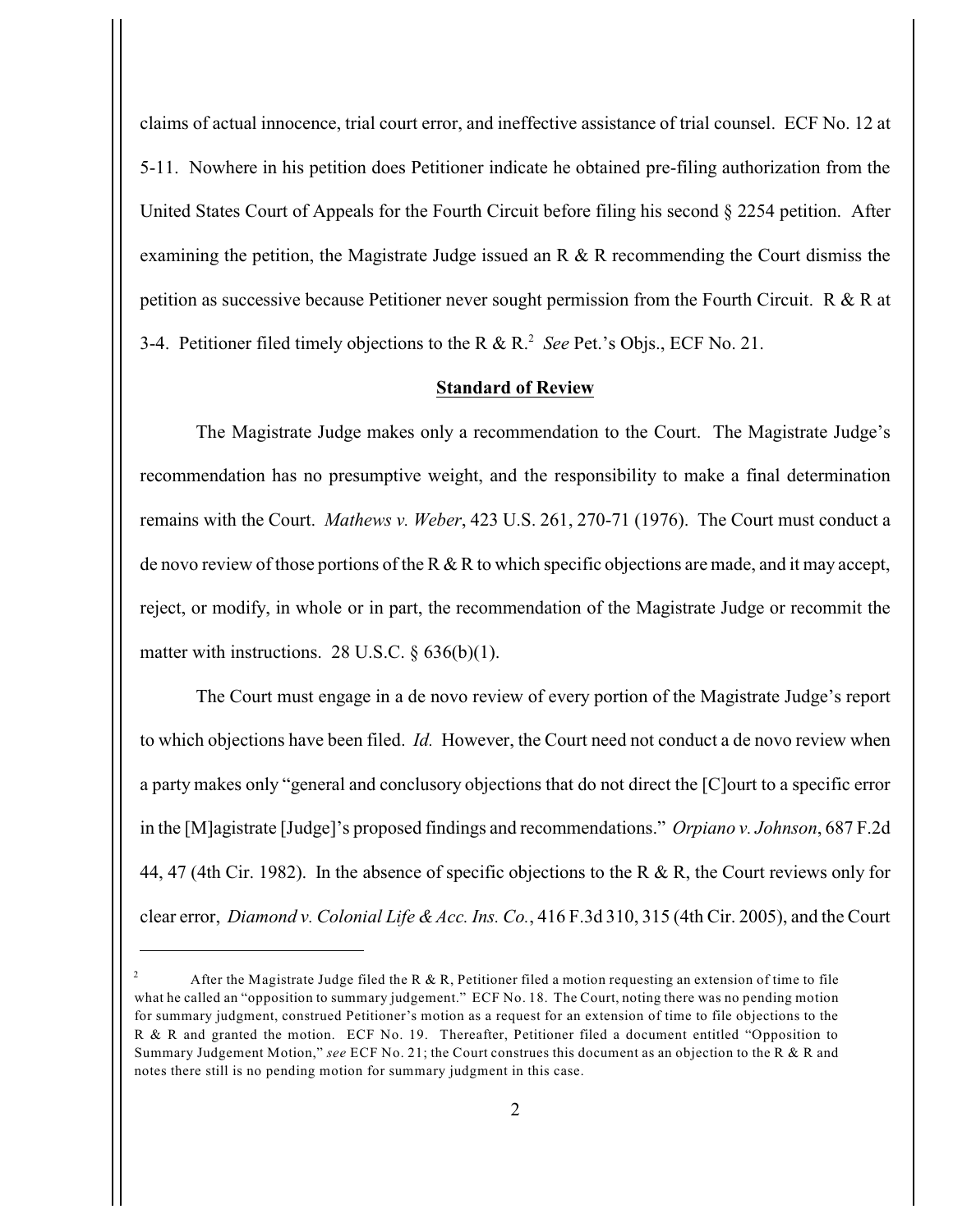need not give any explanation for adopting the Magistrate Judge's recommendation. *Camby v. Davis*, 718 F.2d 198, 199-200 (4th Cir. 1983).

## **Discussion**

The Magistrate Judge recommends the Court dismiss the petition without prejudice and without requiring Respondent to file a return, concluding that the petition is successive and that Petitioner failed to obtain pre-filing authorization from the Fourth Circuit. R & R at 1, 4. Although Petitioner filed objections, he does not dispute the Magistrate Judge's recommendation or any of her findings. *See* Pet.'s Objs. Instead, he addresses the merits of his actual innocence claim. *Id.* at 2-15. The Court reiterates it may only consider objections directing the Court to a specific error in the R & R. *See Camby*, 718 F.2d at 199-200 (explaining that if a party's objections lack the requisite specificity envisioned by 28 U.S.C. § 636(b)(1)(C), the district court need not conduct a de novo review of those portions of the R & R to which no specific objections have been made); Fed. R. Civ. P. 72(b) (permitting a party to "serve and file *specific* written objections to the proposed findings and recommendations" of the magistrate judge (emphasis added)).

Regardless of Petitioner's failure to challenge the Magistrate Judge's recommendation, the Court finds the Magistrate Judge's conclusion is correct. This same Court decided Petitioner's initial § 2254 petition on the merits. *See Clark*, 2014 WL 1234347 (adjudicating the merits of Petitioner's nine alleged grounds for habeas relief by granting the respondent's motion for summary judgment and dismissing the petition with prejudice). Consequently, the petition currently before the Court is successive. *See Slack v. McDaniel*, 529 U.S. 473, 485-89 (2000) (defining a successive petition as one filed after an initial petition was decided on its merits). Moreover, there is no evidence showing Petitioner obtained leave from the Fourth Circuit to file a successive petition in this Court. *See* 28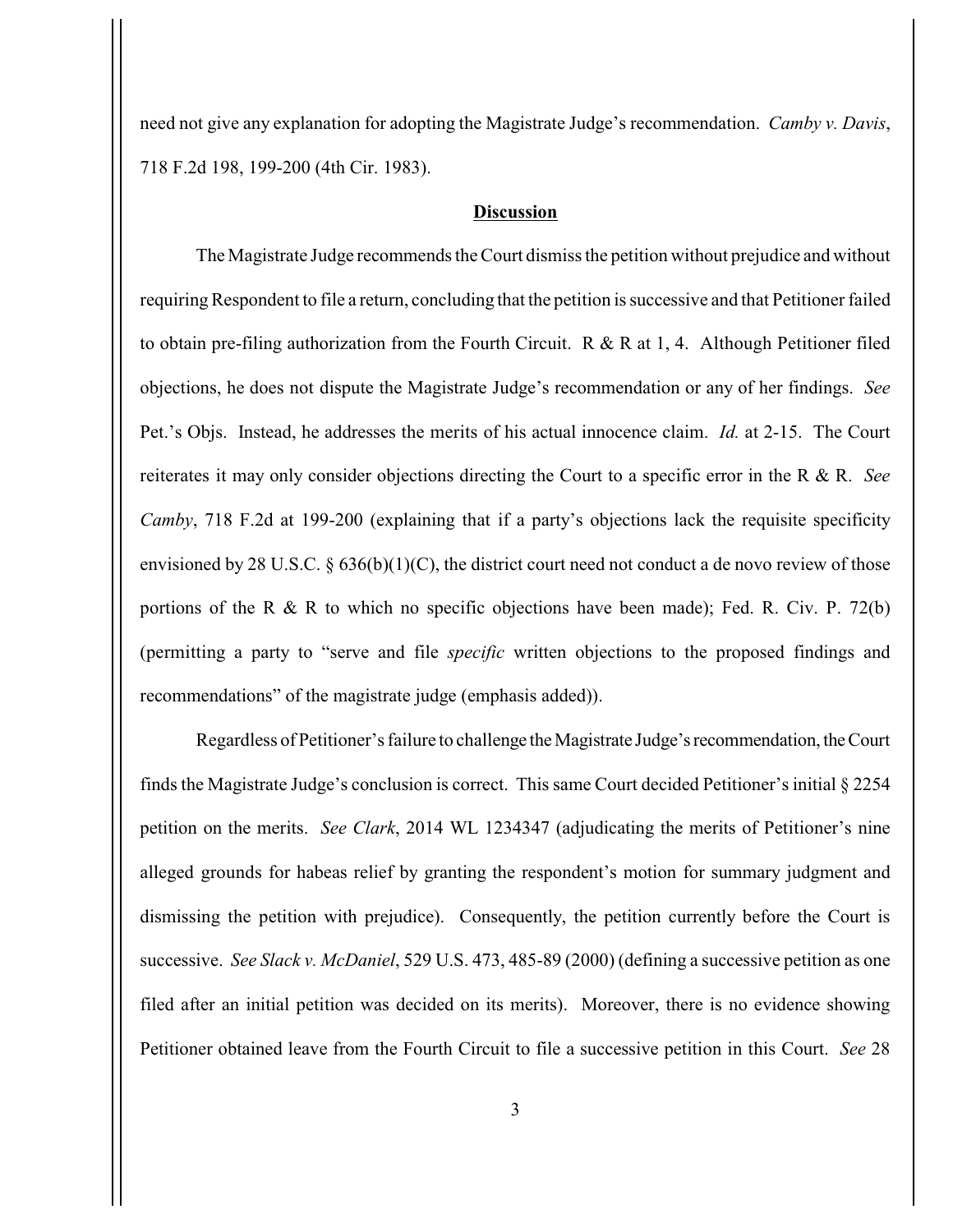U.S.C. § 2244(b)(3)(A) ("Before a second or successive application permitted by this section is filed in the district court, the applicant shall move in the appropriate court of appeals for an order authorizing the district court to consider the application.").<sup>3</sup> The Court lacks authorization to consider the merits of Petitioner's successive petition, and therefore finds no error in the Magistrate Judge's recommendation.

#### **Certificate of Appealability**

A certificate of appealability will not issue absent "a substantial showing of the denial of a constitutional right." 28 U.S.C.  $\S$  2253(c)(2). When the district court denies relief on the merits, a prisoner satisfies this standard by demonstrating reasonable jurists would find the court's assessment of the constitutional claims is debatable or wrong. *Slack*, 529 U.S. at 484; *see Miller-El v. Cockrell*, 537 U.S. 322, 336-38 (2003). When the district court denies relief on procedural grounds, the prisoner must demonstrate both that the dispositive procedural ruling is debatable and that the petition states a debatable claim of the denial of a constitutional right. *Slack*, 529 U.S. at 484-85. In this case, the Court concludes Petitioner has not made the requisite showing of "the denial of a constitutional right." 28 U.S.C. § 2253(c)(2).

#### **Conclusion**

The Court has reviewed the entire record, including the Magistrate Judge's R & R and Petitioner's objections, and the applicable law. For the reasons stated in the Court's order and the Magistrate Judge's R & R, the Court overrules Petitioner's objections and adopts and incorporates by

The Court notes that even though Petitioner raises an actual innocence claim in his current petition, § 2244(b) still requires him to obtain pre-filing authorization from the Fourth Circuit. *See Gonzalez v. Crosby*, 545 U.S. 524, 530 (2005) ("[B]efore the district court may accept a successive petition for filing, the court of appeals must determine that it presents a claim not previously raised that is sufficient to meet  $\S 2244(b)(2)$ 's new-rule or actual-innocence provisions. § 2244(b)(3).").